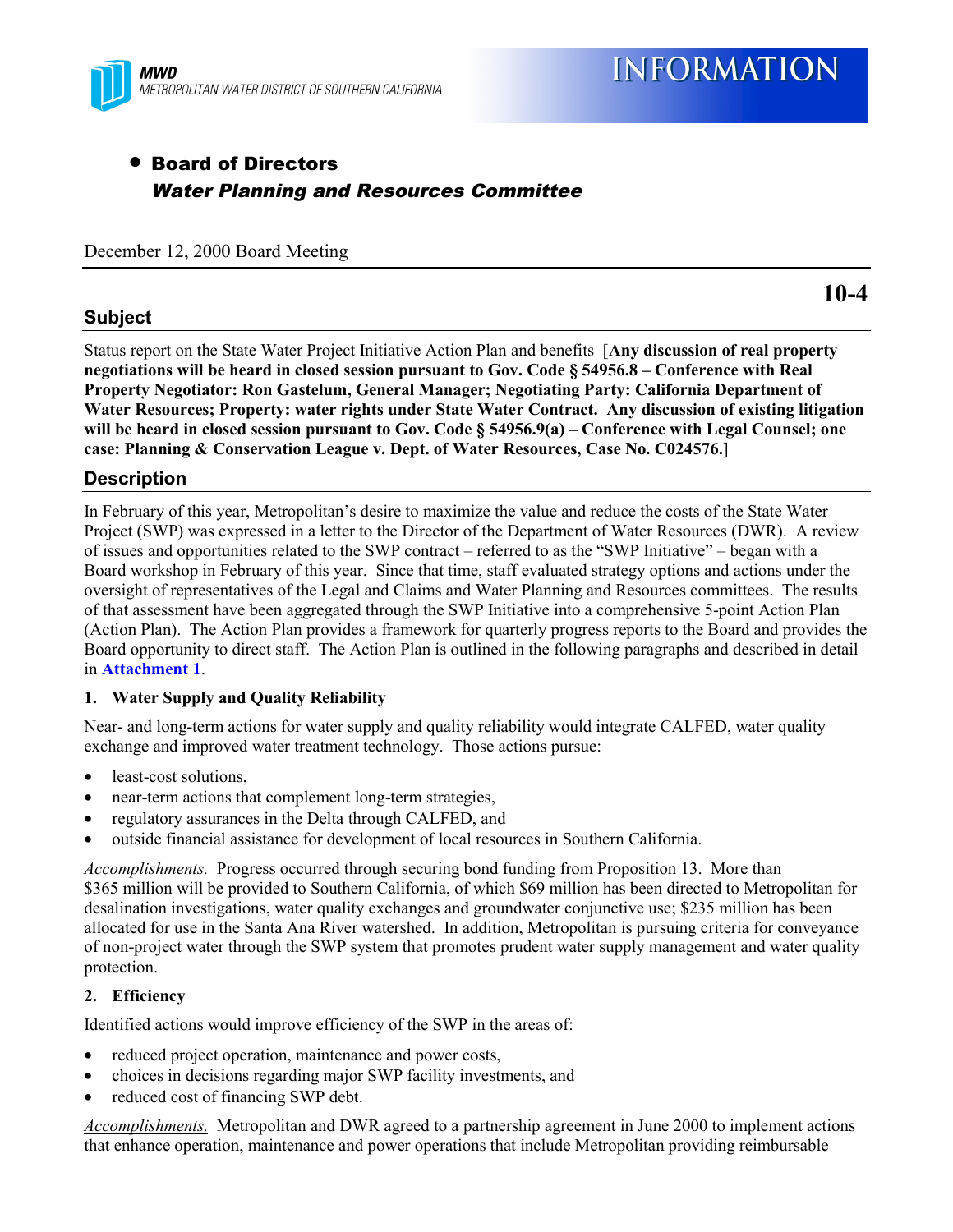maintenance support to DWR. Metropolitan, DWR and the Bureau of Reclamation are jointly conducting operations benchmarking studies that will identify additional opportunities for efficiency.

#### **3. Recreation**

Separate, but related, actions would:

- improve Lake Perris storage access and water quality, and
- result in State General Fund payment of SWP recreation and fish and wildlife costs.

*Accomplishments.* Metropolitan and responsible State agencies initiated discussions regarding development of management and physical solutions for Lake Perris. Metropolitan, in concert with other SWP contractors, is pursuing inclusion of General Fund monies in the State's budget for Fiscal Year 2001-2002 to pay for recreation, fish and wildlife costs associated with the SWP.

#### **4. Management of SWP Entitlement**

Actions that would result in benefits from Metropolitan's management of SWP entitlement include:

- transferring supplies to other State Water Contractors through existing contract provisions, and
- contracting with the federal government, the State of California and others to periodically exchange or transfer Metropolitan's SWP entitlement.

*Accomplishments.* Discussions have progressed regarding Metropolitan's participation in water service agreements to support the Environmental Water Account under CALFED's proposed program.

#### **5. Facility Use by Others**

Approaches to preserve Metropolitan's SWP contractual rights and promote fair compensation for use by others of SWP facilities paid for by Metropolitan were evaluated. The evaluation considered appropriate responses to actions by others that conflict with the SWP contract or existing law. The general conclusion drawn during the analysis is that existing Metropolitan policies provide an appropriate framework for issues related to use of facilities by others. Ongoing review of such proposals will continue to focus on the cost and water quality implications as provided for by contract and law.

## **Policy**

The Board has adopted detailed policies regarding: CALFED; wheeling; the SWP contract; water-use efficiency; groundwater management; water quality; water marketing; and water rights that are related to the SWP Initiative Action Plan. The SWP Initiative is expected to conclude with a comprehensive strategy for consideration by the Board that will enhance supply reliability, water quality and financial fairness.

## **Fiscal Impact**

Metropolitan's annual costs for the SWP included in the fiscal year budget – which recently have been in the range of \$250 to \$300 million – could potentially be reduced by \$20 million or more if the Action Plan outlined above is fully implemented.

tterher M. (habena 12/4/2000

*Stephen N. Arakawa Manager, Water Resource Management*

*Date*

*General Manager Date*

12/5/2000

**Attachment 1** BLA 667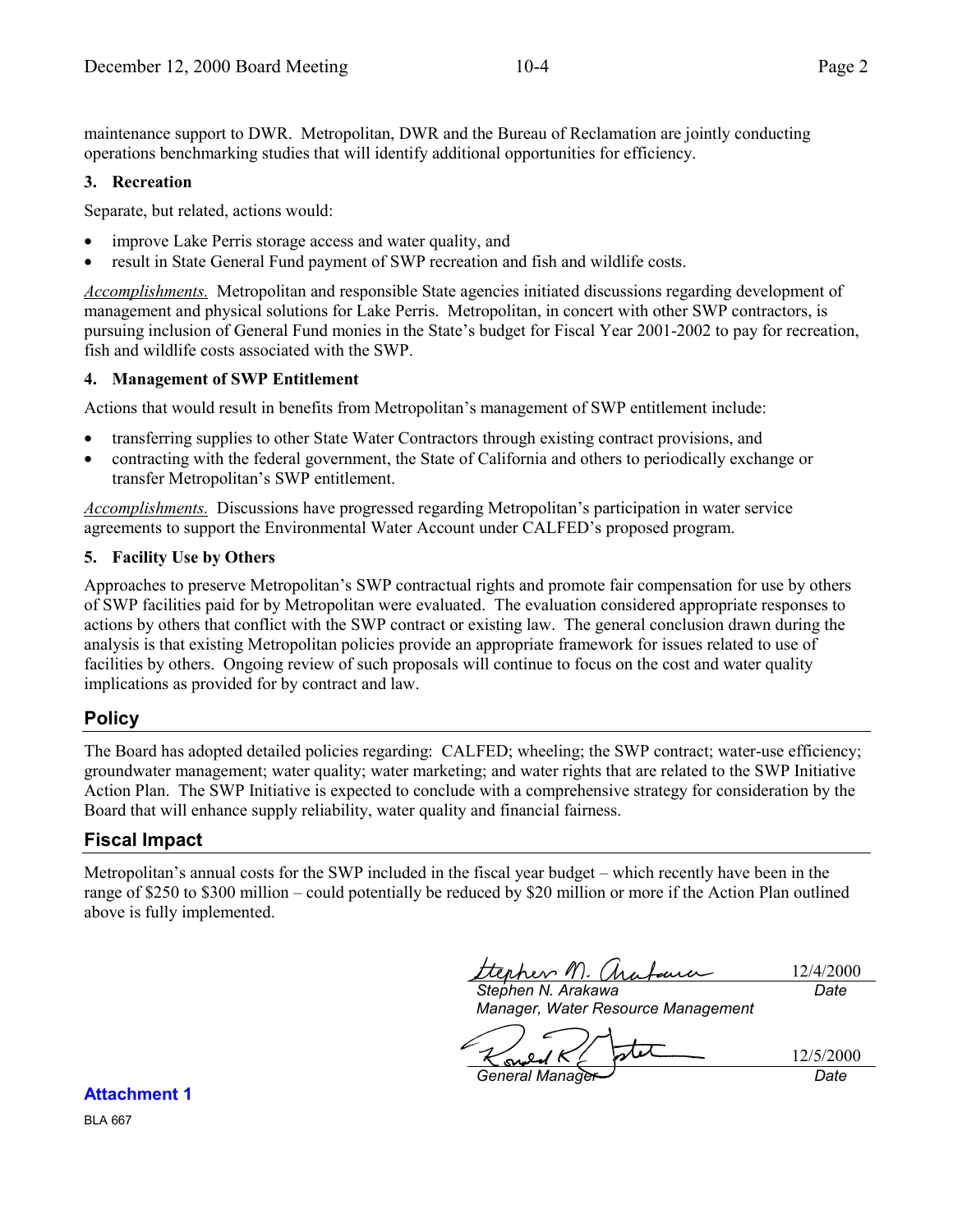# **State Water Project Initiative Action Plan**

The following summarizes a 5-point Action Plan to enhance supply reliability, water quality and fairness regarding Metropolitan's State Water Project (SWP) investments.

### **1. Water Supply and Quality Reliability**

Analyses show that supply reliability is clearly associated with greater flexibility in the timing of pumping water from the Delta. To the extent that water quality in the Delta is compromised – particularly in the winter months – reliability of that supply is at risk. Accordingly, supply reliability can be enhanced by water quality actions that complement actions that seek to improve source (Delta) supply and quality.

Near-term actions include continued pursuit of:

- SWP operations that balance water supply and environmental objectives in the Delta,
- The Department of Water Resources (DWR) policies that protect water quality in the SWP system,
- State Water Resources Control Board actions that protect the quality and quantity of source flows into the Delta and require water users in the Delta to share responsibility for meeting water needs of the environment,
- outside financial assistance for development of local resources in Southern California that reduces demands for imported supplies,
- investigation into advanced treatment technology to address disinfection by-products and salinity, and
- water quality exchanges that improve water quality delivered through the SWP system.

Long-term actions for water supply and quality reliability would integrate actions related to CALFED, exchanges of SWP supplies for other higher-quality supplies and improved water treatment technology. Those long-term actions included:

- drawing from the most cost-effective elements of source improvement, water quality exchanges and treatment to identify and implement a least-cost water quality and supply reliability solution,
- keep options open given the uncertainties of regulatory actions related to surface water treatment rules and Delta operations,
- integrating SWP actions with actions on the Colorado River,
- pursuing regulatory assurances in the Delta through CALFED, and
- pursuing outside financial assistance for development of local resources in Southern California that reduce demands for imported supplies.

*Accomplishments.* Significant near-term progress occurred through securing bond funding from Proposition 13 approved earlier this year by the State's voters. Under the legislation, Metropolitan will receive:

- \$4 million for the Desalination Research and Innovative Partnership program (DRIP),
- \$20 million to develop water quality exchanges that benefit Metropolitan's service area, and
- \$45 million for conjunctive use in Southern California groundwater basins.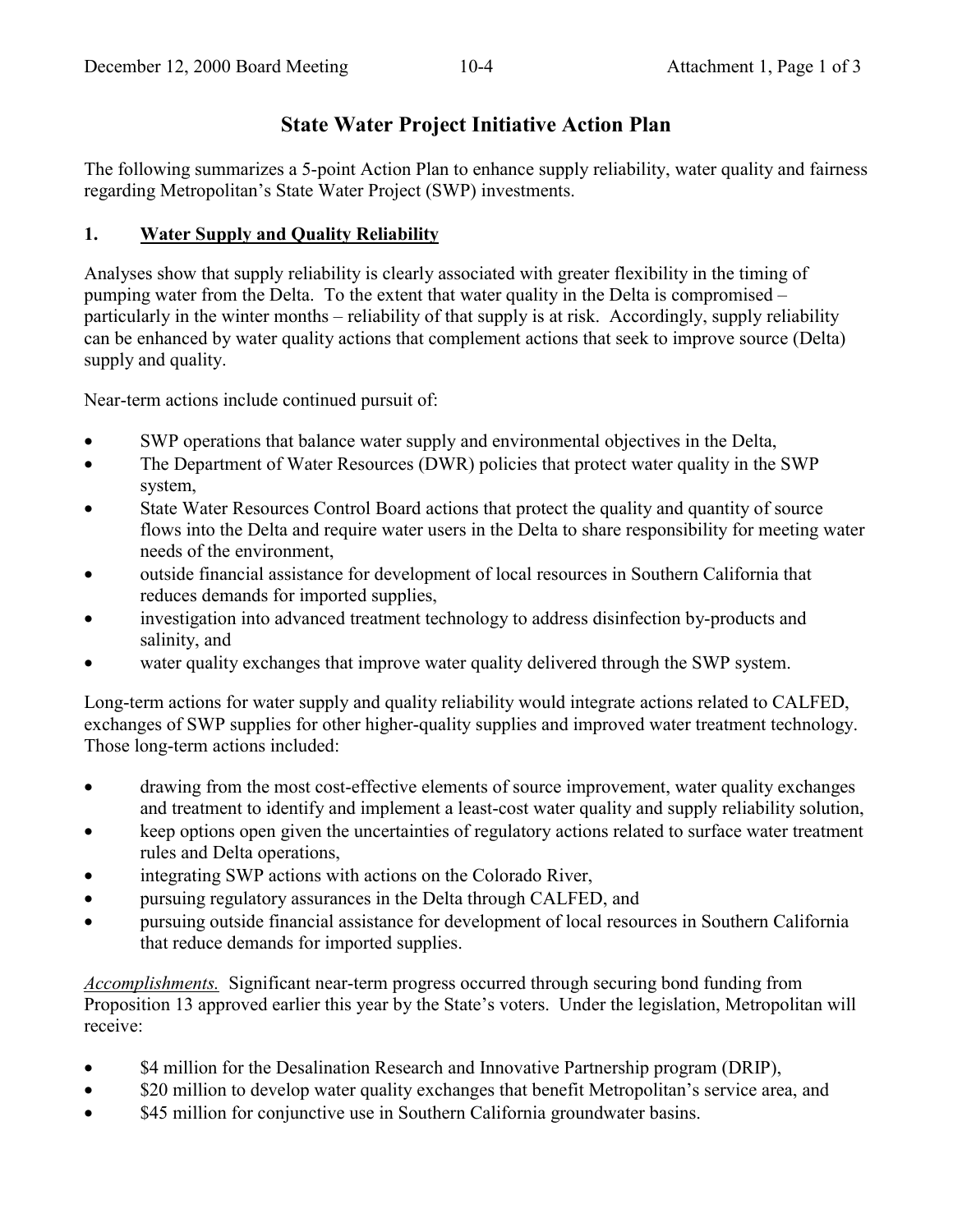Sixty percent of Proposition 13 monies for water recycling have also been set aside for Southern California and \$235 million has been secured for the Santa Ana River watershed to promote supply reliability, quality protection and watershed management. Metropolitan initiated discussions regarding development of criteria for conveyance of non-SWP water through the SWP system that promotes prudent water supply management and water quality protection.

## **2. SWP Efficiency**

Actions that pursue improved efficiency of the SWP include:

- participation in decisions regarding significant maintenance, repair and replacement activities,
- integrating power resource operations into water supply operations when possible to reduce net SWP power costs,
- reduced cost of financing existing and future SWP debt through conversion of fixed debt to variable debt.
- participation in decisions regarding development of new SWP facilities, and
- Metropolitan's providing services that would reduce DWR's SWP costs and improve operating efficiencies.

*Accomplishments.* Metropolitan and DWR signed a joint partnering letter in June 2000 that committed the two agencies to implement actions that enhance operation, maintenance and power operation efficiencies. Staff is pursuing an expanded effort to include system-wide efficiencies in concert with the other SWP contractors. Working with DWR and the United States Bureau of Reclamation, operations benchmarking studies are being conducted that compare the operations of similar water delivery systems in an effort to identify areas for which improved efficiencies might be realized.

## **3. Recreation**

Separate but related actions have been developed regarding:

- resolving water quality issues at Lake Perris related to MTBE; taste and odor; and pathogen risk from body-contact recreation,
- resolving constraints on lake level fluctuation at Lake Perris related to fisheries and recreational facility designs, and
- inclusion of monies in the State's annual General Fund budget to pay SWP costs allocated to recreation, fish, and wildlife.

*Accomplishments.* A task force that includes representatives from Metropolitan and the responsible State agencies (DWR, Parks and Recreation, Health Services, Fish and Game) is developing management and physical solutions for improving Lake Perris operations and water quality. The task force will forward recommendations to the policy level representatives of each of the involved agencies for consideration and action. Metropolitan, in concert with the SWP contractors, is also pursuing inclusion of General Fund monies in the State's budget for Fiscal Year 2001-2002 to pay for recreation and fish and wildlife costs associated with the SWP.

## **4. Management of SWP Entitlement**

Actions that would result in benefits from Metropolitan's management of SWP entitlements include:

• improving existing SWP contract provisions that permit transfer of entitlement supplies to other SWP contractors by removing constraints on and increasing value of the turnback pool,